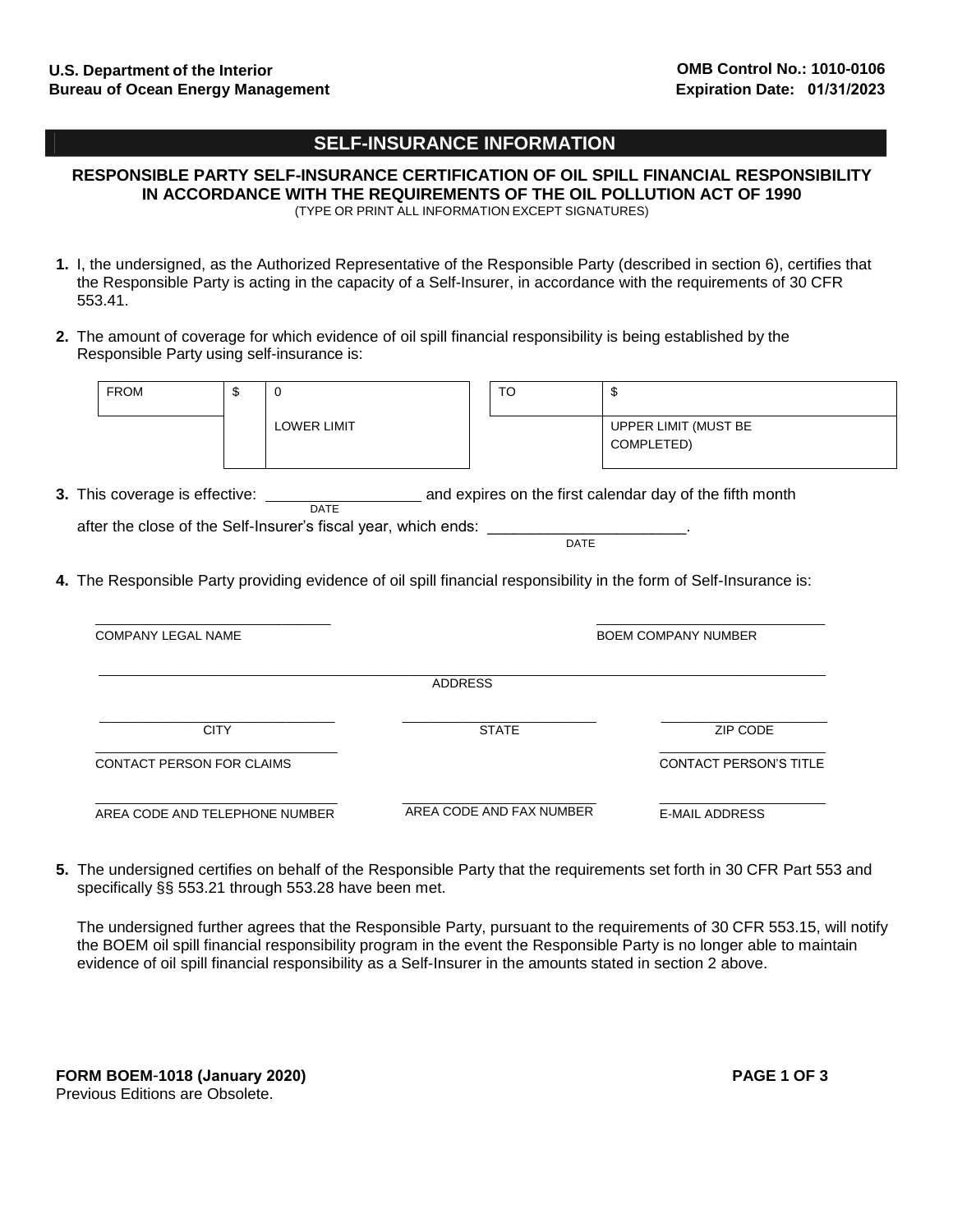**6.** The Responsible Party, as Self-Insurer, acting through the Designated Applicant must, no later than the first calendar day of the fifth month after the close of your fiscal year, submit either a renewal of this Self-Insurance or other acceptable evidence of financial responsibility.

| NAME OF AUTHORIZED REPRESENTATIVE OF<br><b>RESPONSIBLE PARTY</b>                          |                | <b>SIGNATURE</b>           |
|-------------------------------------------------------------------------------------------|----------------|----------------------------|
| TITLE OF AUTHORIZED REPRESENTATIVE OF<br><b>RESPONSIBLE PARTY</b>                         |                | <b>DATE</b>                |
|                                                                                           |                |                            |
|                                                                                           |                | <b>BOEM COMPANY NUMBER</b> |
|                                                                                           | <b>ADDRESS</b> |                            |
| 7. The Self-Insurer's U.S. Agent for Service of Process is:<br><b>NAME</b><br><b>CITY</b> | <b>STATE</b>   | ZIP CODE                   |

**8.** Designated Applicant for Responsible Party (if different than Responsible Party identified in No. 6 above):

SIGNATURE OF AUTHORIZED REPRESENTATIVE OF DESIGNATED APPLICANT

NAME OF AUTHORIZED REPRESENTATIVE OF DESIGNATED APPLICANT

TITLE OF AUTHORIZED REPRESENTATIVE OF DESIGNATED APPLICANT

In witness whereof, the Designated Applicant and the Self-Insurer have executed this instrument on the \_\_\_\_\_\_\_\_ day of  $\_$ 

MONTH YEAR

**FORM BOEM**-**1018 (January 2020) PAGE 2 OF 3** 

Previous Editions are Obsolete.